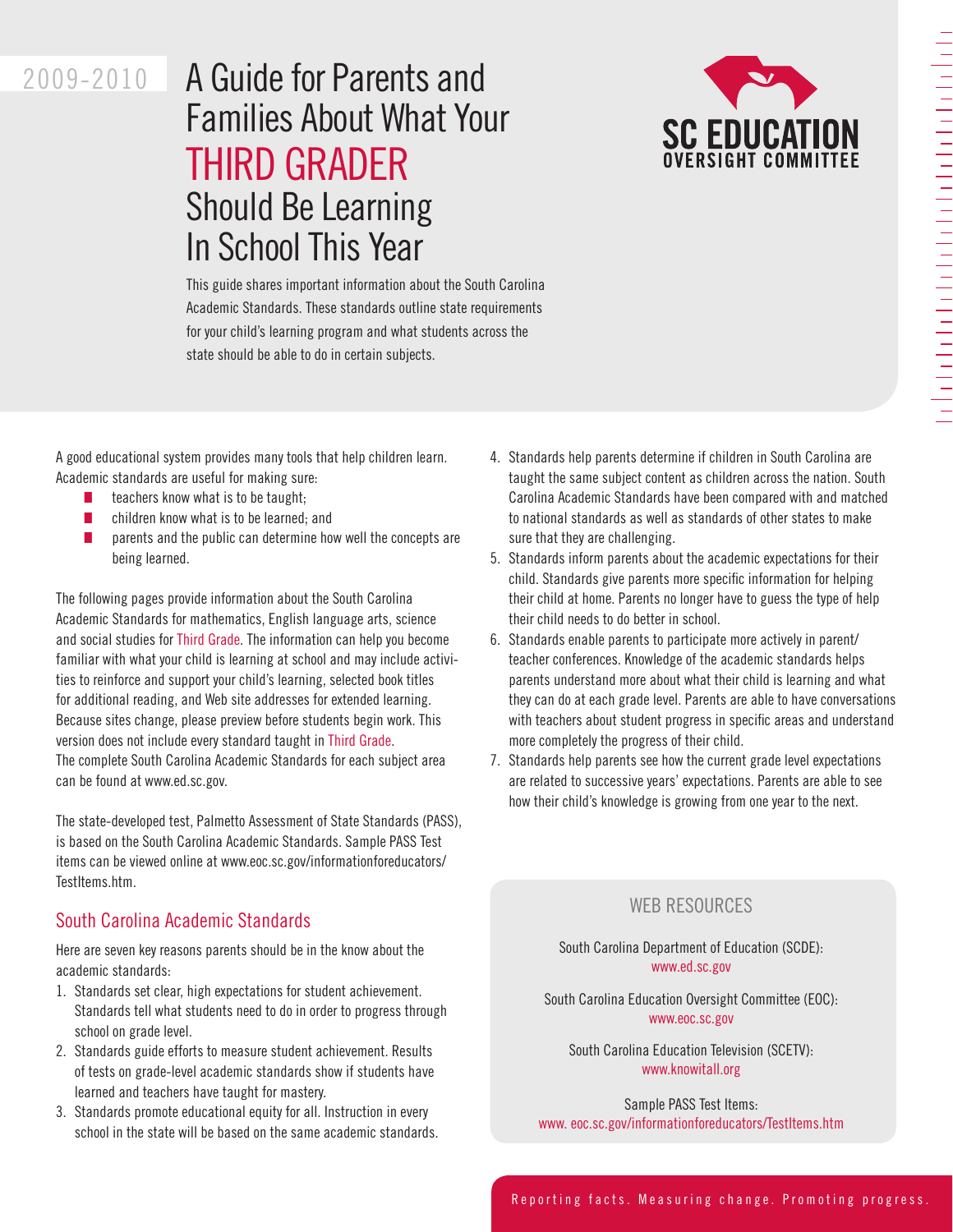# ENGLISH LANGUAGE ARTS

#### Students should be able to:

## Reading

- $\blacksquare$  Use clues to make, revise, and confirm predictions about what will happen next in a story
- $\blacksquare$  Understand the relationship between the person who tells a story and the point of view of the story
- $\blacksquare$  Draw conclusions when reading
- $\blacksquare$  Understand descriptions in stories that exaggerate, make comparisons between two unlike things (simile), or give human qualities to nonhuman objects or animals (personification)
- $\blacksquare$  Find examples of words in a text that mimic sounds (for example, boom, crash, grr)
- $\blacksquare$  Write, act, draw, dance or sing in response to reading
- $\blacksquare$  Understand how characters, setting, and plot affect each other in a story
- $\blacksquare$  Understand why authors choose particular words or sentence patterns
- $\blacksquare$  Understand that poetry uses stanzas, rhyme, and repetition
- $\blacksquare$  Read for pleasure and to gain information
- $\blacksquare$  Understand the use of headings, different print styles, and captions in books
- $\blacksquare$  Use graphic organizers as sources of information
- $\blacksquare$  Use tables of contents, glossaries, and indexes in texts
- $\blacksquare$  Find cause-and-effect relationships in reading
- $\blacksquare$  Determine the meaning of a new word or a word with more than one meaning by using information from the text
- $\blacksquare$  Break words into parts to determine what they mean
- $\blacksquare$  Understand what similes and metaphors (words that make comparisons mean) when reading
- $\blacksquare$  Recognize commonly used words
- $\blacksquare$  Understand when words have opposite meanings (antonyms), mean the same thing (synonyms), or sound the same but have different meanings (homonyms)
- Give examples of words in text read that begin with the same sounds "Knowledgeable nutty Ned needs to find his knickers.)"

# **Writing**

- $\blacksquare$  Organize writing by using lists or graphic organizers and by having discussions
- $\blacksquare$  Use complete sentences including combining sentences when appropriate
- $\blacksquare$  Write paragraphs that include a topic sentence, a logical sequence of supporting details, and transition words
- $\blacksquare$  Use the correct forms of adjectives (for example, happy, and happiest) to compare
- Use prepositional phrases (for example, "under the table" or "over the mountains") correctly
- $\blacksquare$  Use conjunctions (including because, since, yet, or until) correctly
- Use pronouns (including I, me, he, she or him or her) correctly
- $\blacksquare$  Capitalize geographic names, holidays, and historical or special events
- $\blacksquare$  Use commas in the greeting and closing of a letter and when combining two sentences with a conjunction such as and or but
- $\blacksquare$  Use apostrophes with possessive nouns (for example, Jill's shirt)
- $\blacksquare$  Use correct spelling for words that sound the same but have different meanings and spellings
- $\blacksquare$  Write friendly letters that include a greeting, body, closing, and signature
- $\blacksquare$  Write invitations that include the time, date, and place of the event
- $\blacksquare$  Write stories that include characters, setting, and follow a logical sequence of events
- $\blacksquare$  Write descriptions of historical people, places, or events, especially those important to South Carolina
- $\blacksquare$  Create riddles or jokes
- $\blacksquare$  Use correct spelling for commonly used homonyms (words that are spelled the same but have different meanings) (for example, bat-an object used to hit a ball and bat-an animal)

#### Research

- Generate a topic for inquiry
- Gather information from sources such as books, magazines, charts, dictionaries, encyclopedias, atlases, thesauri, and nonprint media (e.g., television, Internet)
- $\blacksquare$  Organize information by classifying or sequencing
- $\blacksquare$  Paraphrase information gathered about a topic of interest
- $\blacksquare$  Use vocabulary that is appropriate for a particular audience or purpose when speaking
- $\blacksquare$  Use pictures, objects, or charts to support oral presentations

## Activities

- $\blacksquare$  Encourage your child to write letters or send e-mails to family and friends
- $\blacksquare$  Play "Concentration" with your child, matching words that go together based on various word categories (e.g., synonyms, antonyms, or homonyms)
- **n** Provide a variety of types of reading materials for your child to use books, magazines, newspapers, encyclopedias, atlases, thesauri, and nonprint media (e.g., television, the Internet)
- $\blacksquare$  Have your child compile a "pretend" order for something he wants in a magazine or catalog
- Get your child a library card and visit the library regularly
- $\blacksquare$  Discuss the point of view of a character in a story
- $\blacksquare$  Discuss exaggerations, comparisons between two unlike things, or human qualities given to non-human objects or animals when reading aloud to your child
- $\blacksquare$  Have your child make predictions about a story based on the book jacket or title of the book. Have your child confirm or revise his predictions using evidence from the story
- $\blacksquare$  Have your child use the Internet to find information, such as the time schedule for a movie
- $\blacksquare$  Encourage your child to look up unknown words in a dictionary
- $\blacksquare$  Create invitations for a party with your child
- $\blacksquare$  Have your child write a descriptive paragraph about a picture in a magazine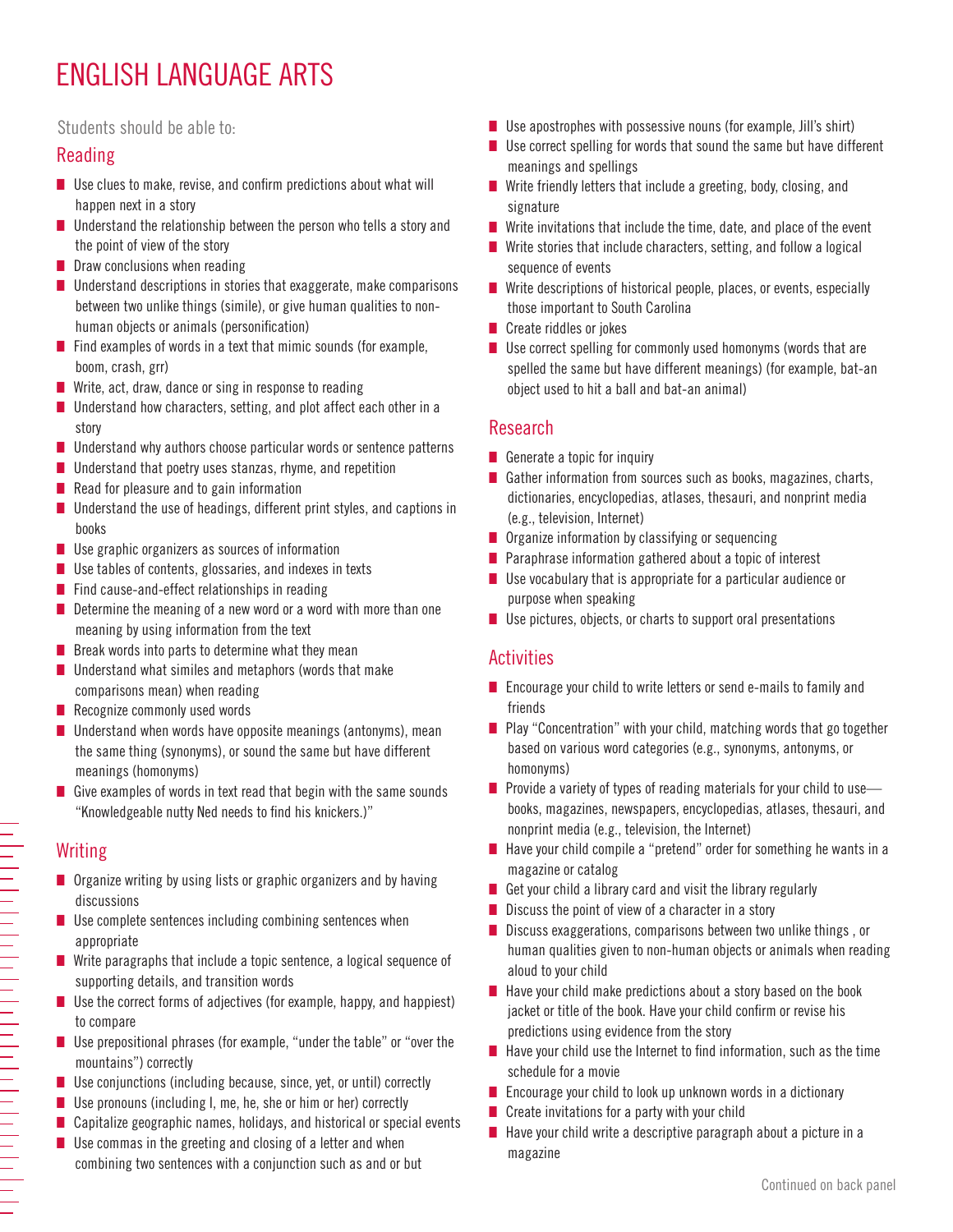# 

# **MATHEMATICS**

#### Students should be able to:

#### Numbers and Operations

- Represent fractions that are less than, greater than, or equal to  $1$
- Recall basic multiplication facts through  $12 \times 12$  and the corresponding division facts
- Generate strategies to multiply whole numbers by using one singledigit factor and one multi-digit factor
- Compare whole number quantities through 999,999 by using the terms is less than, is greater than, and is equal to and the symbols  $\lt$ ,  $>$ , and  $=$

## Algebra

 $\blacksquare$  Use symbols to represent an unknown quantity in a simple addition, subtraction, or multiplication equation

#### Geometry

- $\blacksquare$  Predict the results of a slide, flip, or turn of a geometric shape
- $\blacksquare$  Find examples of points, lines, line segments, rays and angles
- $\blacksquare$  Generate strategies to determine perimeters (distance around the outside of polygons)

#### Measurement

- $\blacksquare$  Use the fewest possible number of coins when making change
- $\blacksquare$  Tell time to the nearest minute

# Data Analysis and Probability

- $\blacksquare$  Interpret data in tables, bar graphs, pictographs, and dot plots with scale increments of one
- $\blacksquare$  Predict on the basis of data whether events are likely, unlikely, certain, or impossible to occur

# Activities:

#### Have your child:

- $\blacksquare$  Use grid paper to draw a whole(s) and then shade to represent different fractional parts
- Practice multiplication and related division facts through  $12 \times 12$  (e.g., using flashcards, recitation)
- Play greater than, less, or equal by closing their eyes, punching keys on a calculator to generate a number and then comparing two different generated numbers
- $\blacksquare$  Predict what a shape will look like if it is turned, flipped or slid
- Go on a hunt to find examples of points, lines, line segments, rays, and angles in the environment
- $\blacksquare$  Determine the fewest number of coins that can be used to make change when pretend shopping
- $\blacksquare$  Use analog and digital clocks to tell time to the nearest minute
- $\blacksquare$  Use print materials to interpret data depicted in tables, bar graphs, pictographs, and dot plots

#### Books:

- Dobson, Christina. Pizza Counting
- **n** McMillan, Bruce. Eating Fractions
- Nolan, Helen. How Much, How Many, How Far, How Heavy, How Long, How Tall is 1000?
- **n** Pinczes, Elinor J. Inchworm and A Half

#### Web Sites:

- $\blacksquare$  http://www.aplusmath.com Interactive site with games and a homework helper
- **N** www.coolmath4kids.com Interactive site for students
- $\blacksquare$  http://www.funbrain.com/index.html Interactive math activities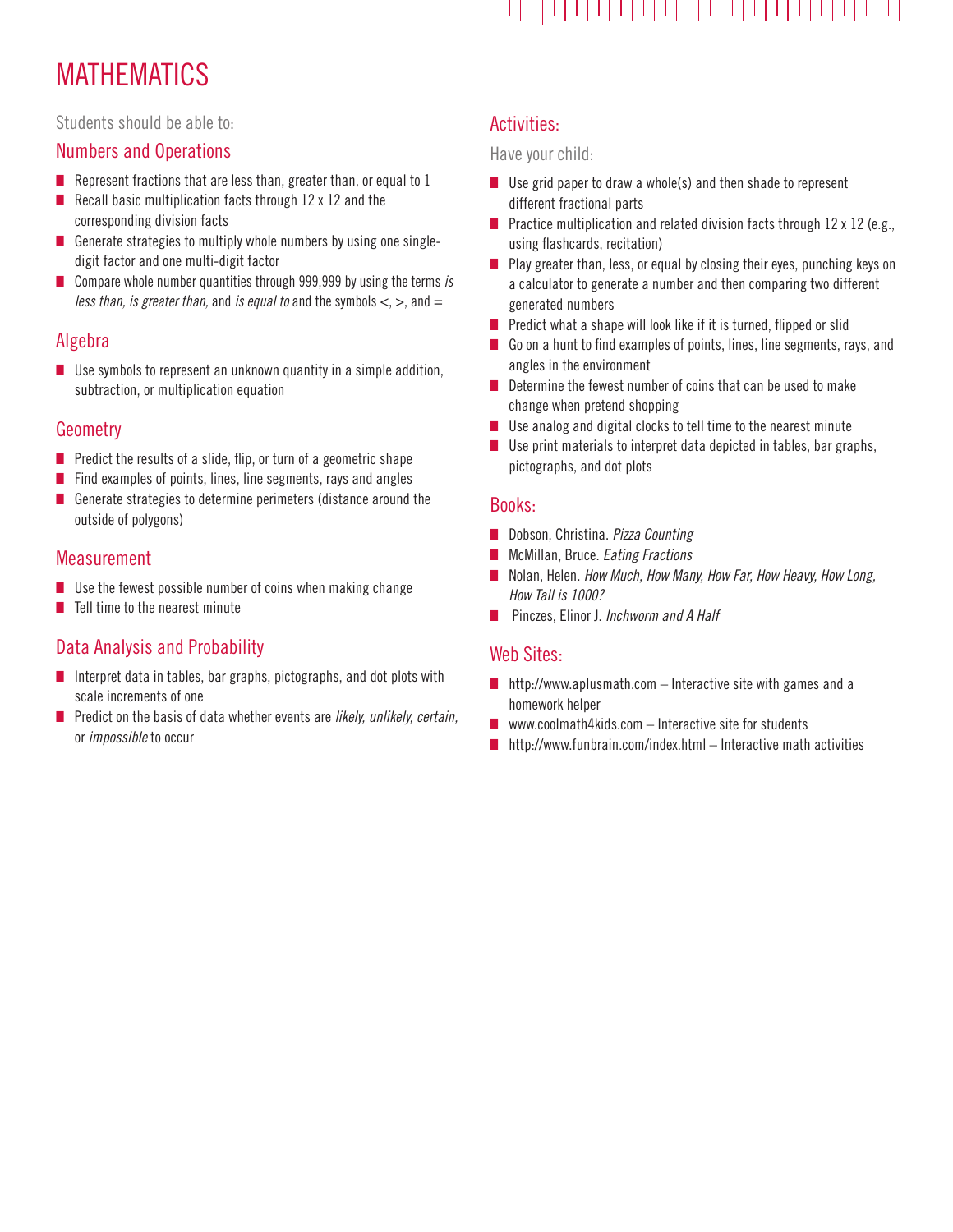# **SCIENCE**

#### Students should be able to:

## **Inquiry**

- $\blacksquare$  Classify objects by two of their properties (attributes)
- $\blacksquare$  Classify objects or events in sequential order
- Generate questions such as "What if?" or "How?" about objects, organisms, and events in the environment and use those questions to conduct a simple scientific investigation
- $\blacksquare$  Predict the outcome of a simple investigation and compare the result with the prediction
- $\blacksquare$  Use tools (including beakers, meter tapes and sticks, forceps/tweezers, tuning forks, graduated cylinders, and graduated syringes) safely, accurately, and appropriately when gathering specific data
- $\blacksquare$  Infer meaning from data communicated in graphs, tables, and diagrams
- **n** Explain why similar investigations might produce different results
- $\blacksquare$  Use appropriate safety procedures when conducting investigations

# Habitats and Adaptations

- $\blacksquare$  Illustrate the life cycles of seed plants and various animals and summarize how they grow and are adapted to conditions within their habitats
- $\blacksquare$  Explain how physical and behavioral adaptations allow organisms to survive
- $\blacksquare$  Recall the characteristics of an organism's habitat that allow the organism to survive there
- Explain how changes in the habitats of plants and animals affect their survival
- $\blacksquare$  Summarize the organization of simple food chains

# Earth's Materials and Changes

- $\blacksquare$  Classify rocks and soils on the basis of their properties
- $\blacksquare$  Identify common minerals on the basis of their properties by using a minerals identification key
- $\blacksquare$  Recognize types of fossils
- Infer ideas about Earth's early environments from fossils of plants and animals that lived long ago
- $\blacksquare$  Illustrate Earth's saltwater and freshwater features
- $\blacksquare$  Illustrate Earth's land features by using models, pictures, diagrams, and maps
- Exemplify Earth materials that are used as fuel, as a resource for building materials, and as a medium for growing plants
- Illustrate changes in Earth's surface that are due to slow processes and changes that are due to rapid processes

# Heat and Changes in Matter

- $\blacksquare$  Classify different forms of matter according to their observable and measurable properties
- $\blacksquare$  Explain how water and other substances change from one state to another
- $\blacksquare$  Explain how heat moves easily from one object to another through direct contact in some materials (conductors) and not so easily through other materials (insulators)
- $\blacksquare$  Identify sources of heat and exemplify ways that heat can be produced (including rubbing, burning, and using electricity)

## Motion and Sound

- $\blacksquare$  Identify the position of an object relative to a reference point by using position terms such as "above," "below," "inside of," "underneath," or "on top of" and a distance scale or measurement
- $\blacksquare$  Compare the motion of common objects in terms of speed and direction
- Explain how the motion of an object is affected by the strength of a push or pull and the mass of the object
- Explain the relationship between the motion of an object and the pull of gravity
- $\blacksquare$  Recall that vibrating objects produce sound and that vibrations can be transferred from one material to another
- $\Box$  Compare the pitch and volume of different sounds
- $\blacksquare$  Recognize ways to change the volume of sounds
- Explain how the vibration of an object affects pitch

#### Activities:

#### Have your child:

- $\blacksquare$  Write a letter to the South Carolina Department of Natural Resources to research how habitats are managed and species are monitored in South Carolina
- $\blacksquare$  Fill several glass bottles with different amounts of water, tap the sides of the bottles, and observe the sound. Describe how the pitch varies from one bottle to another
- $\blacksquare$  Identify and classify plants and animals found in the backyard as to their role in a food chain (producer, consumer, and decomposers)
- $\blacksquare$  Classify household objects (such as items in the pantry, leaves, or toys) according to two attributes (such as size, color, or shape)
- Start a rock collection and create a field guide to identify the samples
- $\blacksquare$  Compare soil samples from different areas in a backyard or park. Plant seeds in the different soils and observe and record their growth
- $\blacksquare$  Measure and record temperature changes every 5 minutes of hot water in a paper hot cup and a styrofoam cup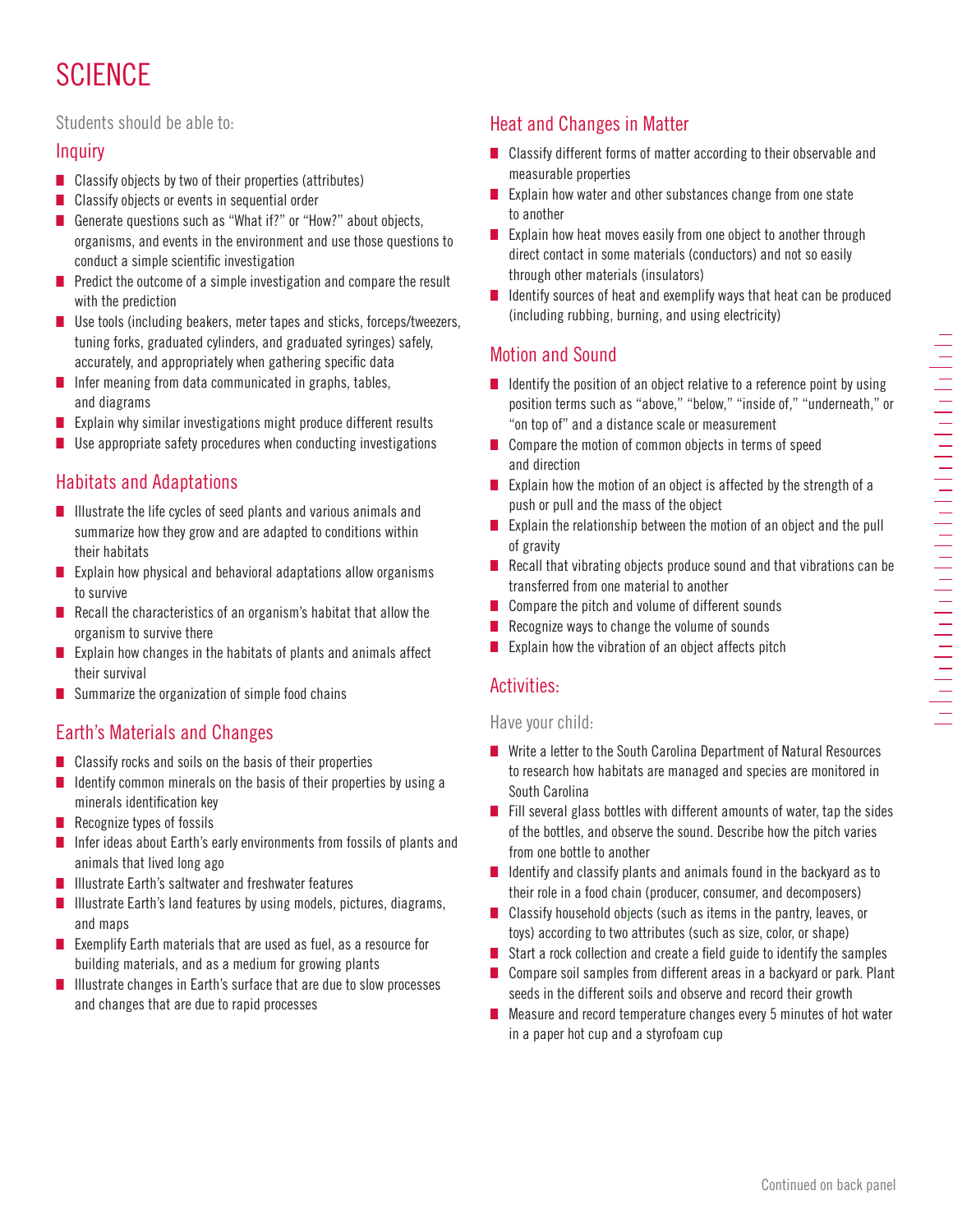# 

# SOCIAL STUDIES

Students should be able to:

- $\blacksquare$  Identify on a map the significant physical characteristics of South Carolina
- $\blacksquare$  Interpret thematic maps of South Carolina places and regions that show how and where people live, work, and use land and transportation
- $\blacksquare$  Categorize the six geographic regions of South Carolina by their different physical and human characteristics
- Explain the effects of human systems on the physical landscape of South Carolina over time
- $\blacksquare$  Explain reasons for the exploration of South Carolina by Europeans
- $\blacksquare$  Summarize the activities and accomplishments of explorers of South Carolina
- $\blacksquare$  Use a map to identify the sea and land routes of explorers of South Carolina and compare the geographic features of areas they explored
- $\blacksquare$  Compare the culture and location of different Native American nations in South Carolina
- Summarize the impact that the European colonization of South Carolina had on Native Americans
- $\blacksquare$  Summarize the contributions of settlers in South Carolina under the Lords Proprietors and the Royal colonial government
- Explain the transfer of slavery into South Carolina from the West Indies
- $\blacksquare$  Analyze the causes of the American Revolution and South Carolina's role in these events
- $\blacksquare$  Summarize the key conflicts and key leaders of the American Revolution in South Carolina
- $\blacksquare$  Summarize the effects of the American Revolution in South Carolina
- $\blacksquare$  Outline the current structure of state government
- Compare the conditions of daily life for various classes of people in South Carolina
- $\blacksquare$  Summarize features of the institution of slavery before the Civil War
- Explain the reasons for South Carolina's secession from the Union
- $\blacksquare$  Outline the course of the Civil War and South Carolina's role in significant events
- $\blacksquare$  Summarize the effects of the Civil War on the daily lives of people of different classes in South Carolina
- Explain how the Civil War affected South Carolina's economy
- Summarize the effects of Reconstruction in South Carolina
- Summarize developments in industry and technology in South Carolina in the late nineteenth century and the twentieth century
- $\blacksquare$  Summarize the effects of the state and local laws know as Jim Crow laws on African Americans and on South Carolinians as a whole
- $\blacksquare$  Summarize the changes in South Carolina's economy in the twentieth century
- $\blacksquare$  Explain the impact and the causes of emigration from South Carolina and internal migration from the rural areas to the cities
- Explain the effects of the Great Depression and the New Deal on daily life in South Carolina
- $\blacksquare$  Summarize the civil rights movement in South Carolina
- $\blacksquare$  Summarize the rights and responsibilities that contemporary South Carolinians have in the schools, community, state, and nation

## Activities:

#### Have your child:

- Visit Native American, Colonial settlement, Revolutionary War, and Civil War sites within South Carolina. Discuss why these sites are important in South Carolina or American history
- $\blacksquare$  Point out ways to act as a responsible citizen (for example, picking up litter, obeying traffic laws)
- $\blacksquare$  Construct and complete a historical story map that shows the causes, effects, and key events of the American Revolution
- $\blacksquare$  Interview a member of your family or community about the effects of the civil rights movement on the local community or South Carolina
- Listen to stories about local heroes and heroines of South Carolina. Describe their roles in events in South Carolina history
- $\Box$  Go on a drive with your child around the local area and observe how the land is used. Talk about how humans have changed the physical environment in South Carolina (for example, growing crops, and building towns/cities)

#### Books:

- $\blacksquare$  Bodie, Idella. The Revolutionary Swamp Fox
- Bodie, Idella. The Secret Message
- Clary, Margie Willis. A Sweet, Sweet Basket
- Fritz, Jean. Shh! We're Writing the Constitution
- Hooks, William. Freedom's Fruit
- Karr, Kathleen. Spy in the Sky
- Palmer, Kate Sally. Palmetto, Symbol of Courage
- Raven, Margot Theis. Circle Unbroken
- Taylor, Belinda. Joseph and the Cottonseed
- Williams, Sherley Ann. Working Cotton

## Web Sites:

- American Local History Network www.alhn.org
- CIA Homepage for Kids http://www.cia/gov/kids-page/index.html
- First Gov for Kids www.kids.gov
- $\blacksquare$  The Gilder Lehrman Institute of American History www.gilderlehrman.org
- $\blacksquare$  White House Kids http://www.whitehouse.gov/kids/